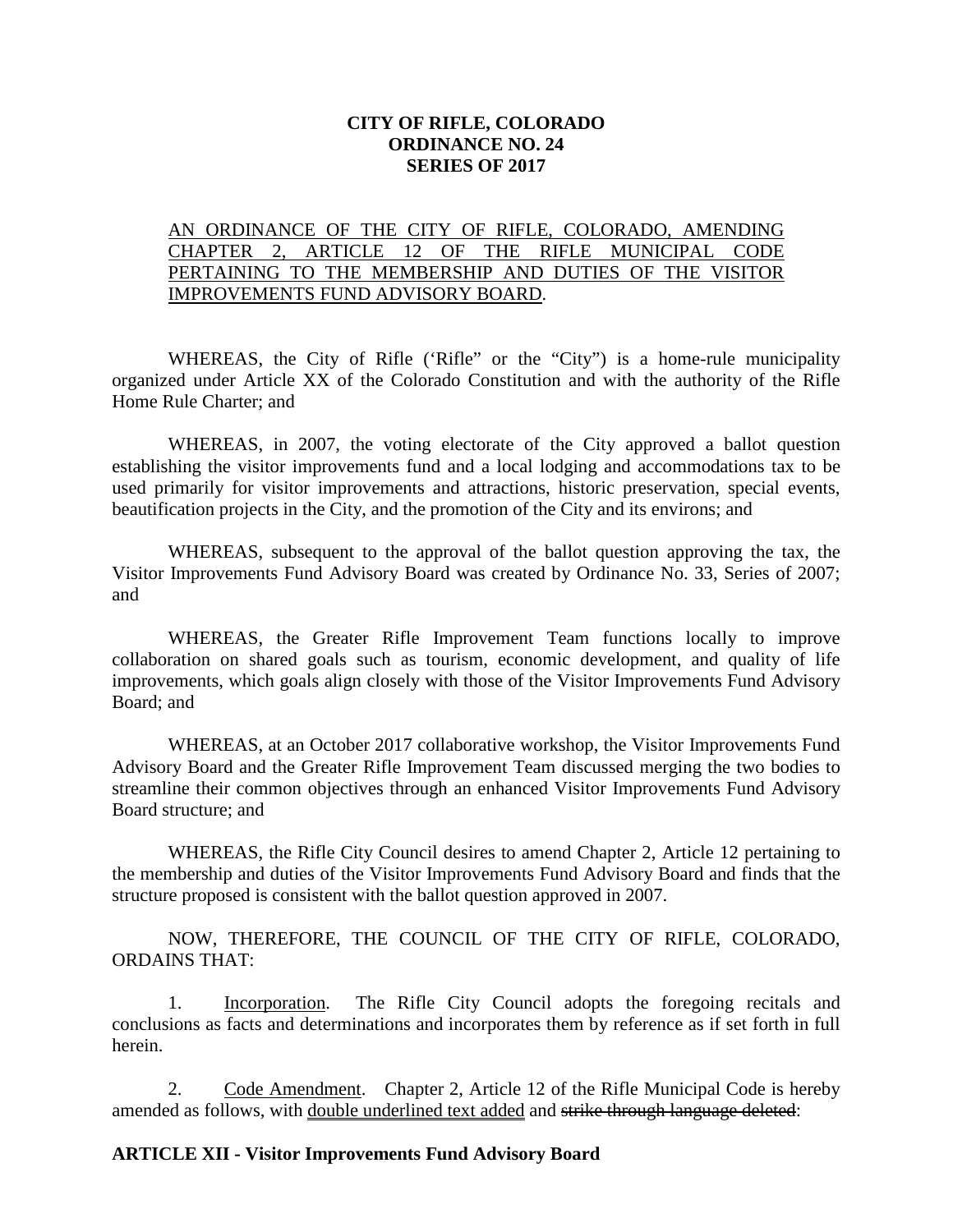City of Rifle, Colorado Ordinance No. 24, Series of 2017 Page 2 of 4

## **Sec. 2-12-10. - Creation and establishment.**

There is hereby created and established a Visitor Improvements Fund Advisory Board, with powers delegated as provided in this Article, for the purpose of providing advice and recommendations to the City Council on the use of the Visitor Improvements Fund and performing other duties as set forth in this Article.

## **Sec. 2-12-20. - Membership.**

(a) The Visitor Improvements Fund Advisory Board shall consist of seven (7) voting members, plus one (1) alternate member with voting rights only in the absence of a regular member, all of which but one (1) shall be bona fide residents of the City or appointed representative of a business in the City. Membership on the Visitor Improvements Fund Advisory Board shall be in compliance with Section 2-2-50(b) of this Code. Any nonresident City employee or nonresident owner or owner-appointed representative of a business in the City appointed to the Visitor Improvements Fund Advisory Board shall not count against the appointment of the one (1) nonresident board member provided for above.

The intent of the Visitor Improvements Fund Advisory Board structure is to bring together citizens, business interests, and key organizations in a collaborative partnership that attracts visitors and improves the quality of life for residents. The Visitor Improvements Fund Advisory Board membership shall be comprised as follows:

- (i) Five (5) members, one (1) of whom shall serve as an alternate, who are citizens residing within the City of Rifle or are representatives of businesses located within the City of Rifle. Hotel, restaurant, retail businesses and members of historic preservation groups are preferred, but not required.
- (ii) A representative of the Downtown Development Authority;
- (iii) A representative of the Rifle Area Chamber of Commerce; and
- (iv) A representative of the Rifle Regional Economic Development Corporation.

The City Council shall also appoint a liaison from the Rifle City Council to attend Visitor Improvements Fund Advisory Board meetings as a non-voting participant.

(b) Appointments to the Visitor Improvements Fund Advisory Board shall be made by the City Council. Persons interested in serving shall complete an application expressing their interest in serving on the Visitor Improvements Fund Advisory Board and responding to representative questions as approved by the Board. In the event a regular member of the Visitor Improvements Fund Advisory Board resigns or is removed from his or her position, the alternate, if interested in filling that position, will be required to submit an application and participate in the interview process. The City shall be responsible for advertising for positions that need to be filled. The chair or acting chair of the Visitor Improvements Fund Advisory Board shall be responsible for notifying the City Manager if and when there is a vacancy due to a resignation or other reason within two (2) weeks of the vacancy.

# **Sec. 2-12-30. - Compensation and terms of office.**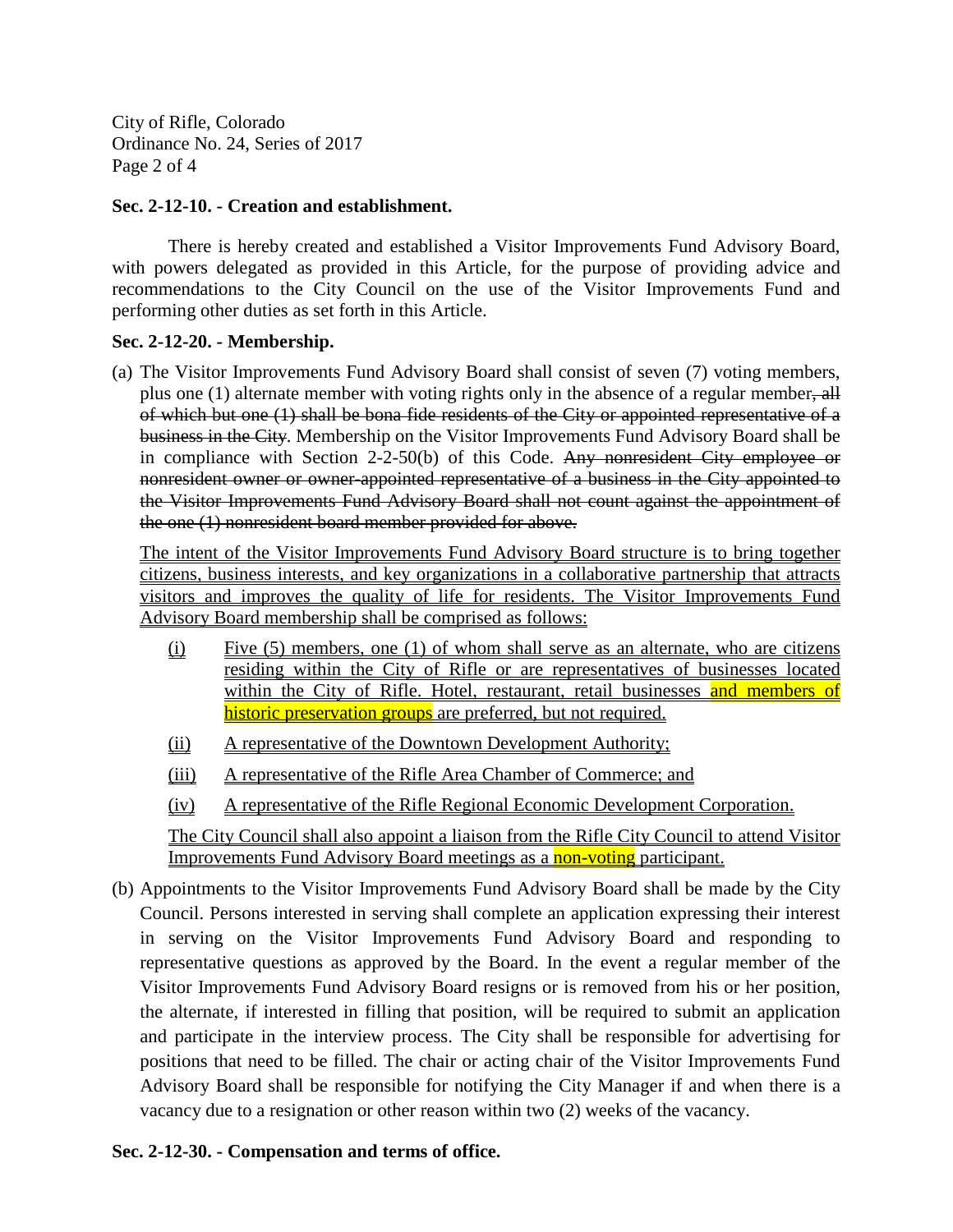City of Rifle, Colorado Ordinance No. 24, Series of 2017 Page 3 of 4

The members of the Visitor Improvements Fund Advisory Board shall serve without compensation for their services as such, but may receive reimbursement for necessary travel and other expenses incurred on official duty when such expenditures have received prior authorization within the municipal budget. The members shall serve three-year staggered terms. Terms shall commence June 1 of each year. Nothing shall preclude a member from serving succeeding terms if so appointed.

#### **Sec. 2-12-40. - Duties and responsibilities.**

It shall be the responsibility of the Visitor Improvements Fund Advisory Board to perform the following duties:

- (1) Act in an advisory capacity to the City Council in all matters pertaining to the Visitor Improvements Fund, which monies are designated for the development and marketing of visitor improvements and attractions, special events and beautification projects in the City, historic preservation, and the general promotion of the City and its environs.
- (2) Review the preliminary budget for the Visitor Improvements Fund prepared by the City Manager and provide input as needed before submission to the City Council.
- (3) Create and recommend to the City Council for approval a master plan for the use of the Visitor Improvements Fund for the development and marketing of visitor improvements and attractions, special events and beautification projects in the City, historic preservation, and the general promotion of the City and its environs, and review and update such plan annually prior to the budget process.
- (4) Develop collaboration among citizens, businesses, and key organizations to align efforts towards achieving the goals of the Board.
- (5) Perform such other duties not inconsistent with this Article as may be requested by the City Council or City Manager to other City departments or agencies.

#### **Sec. 2-12-50. - Meetings and officers.**

At the first Board meeting following the commencement of new terms on June 1 of each year, the Visitor Improvements Fund Advisory Board shall organize by electing three (3) of its members to serve as Chair, Vice-Chair and Secretary, respectively, to serve at the pleasure of the Visitor Improvements Fund Advisory Board. The Board shall hold such regular and special meetings as may be required. All proceedings shall be open to the public. A majority of the membership of the Board shall constitute a quorum. The affirmative vote of a majority of the quorum of the Visitor Improvements Fund Advisory Board shall be necessary for it to take any action except to adjourn. A member of the Board shall serve as secretary for the recording of minutes for the Board, who shall keep a record of its proceedings and transactions. The Secretary may request a member of the City administration to keep such minutes and records if he or she so desires. The Visitor Improvements Fund Advisory Board may prescribe regulations for the conduct of its internal affairs, which shall be consistent with this Article and this Code, and copies of which shall be kept on file in the office of the City Clerk where they shall be available for public inspection.